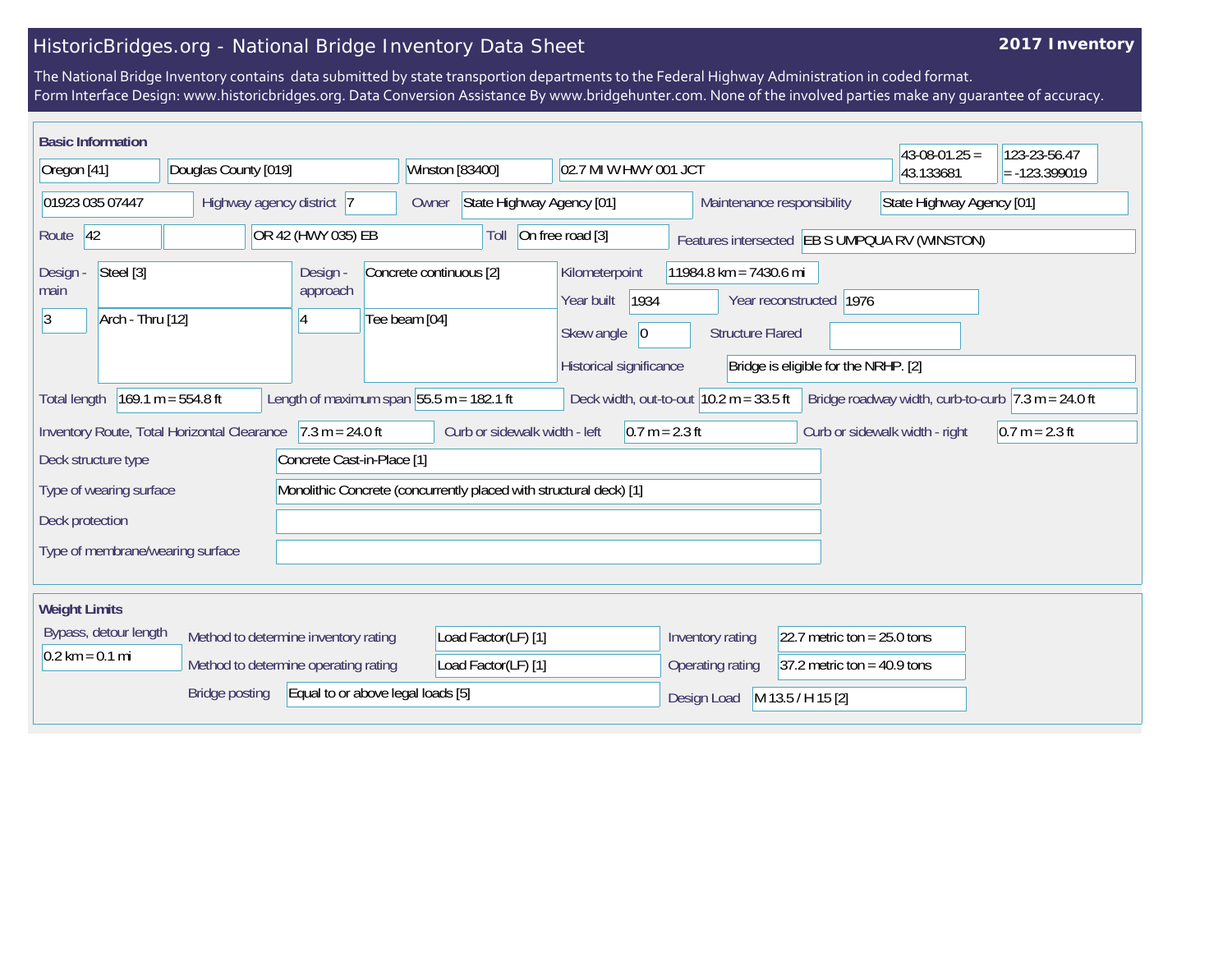| <b>Functional Details</b>                                                                                                             |                                                 |                                                                                         |                          |                                                       |  |  |  |  |
|---------------------------------------------------------------------------------------------------------------------------------------|-------------------------------------------------|-----------------------------------------------------------------------------------------|--------------------------|-------------------------------------------------------|--|--|--|--|
| Average daily truck traffi<br>17200<br>Average Daily Traffic                                                                          | Year 2014<br>23<br>%                            | Future average daily traffic                                                            | 19700<br>Year            | 2033                                                  |  |  |  |  |
| Road classification<br>Other Principal Arterial (Urban) [14]                                                                          | Lanes on structure 2                            |                                                                                         | Approach roadway width   | $7.3 m = 24.0 ft$                                     |  |  |  |  |
| Type of service on bridge   Highway-pedestrian [5]                                                                                    | Direction of traffic                            | - way traffic [1]                                                                       | Bridge median            |                                                       |  |  |  |  |
| Parallel structure designation<br>The right structure of parallel bridges carrying the roadway in the direction of the inventory. [R] |                                                 |                                                                                         |                          |                                                       |  |  |  |  |
| Waterway [5]<br>Type of service under bridge                                                                                          | $ 0\rangle$<br>Lanes under structure            | Navigation control                                                                      |                          |                                                       |  |  |  |  |
| Navigation horizontal clearance $ 0 = N/A $<br>$0 = N/A$<br>Navigation vertical clearanc                                              |                                                 |                                                                                         |                          |                                                       |  |  |  |  |
| $5.27 m = 17.3 ft$<br>Minimum navigation vertical clearance, vertical lift bridge<br>Minimum vertical clearance over bridge roadway   |                                                 |                                                                                         |                          |                                                       |  |  |  |  |
| Minimum lateral underclearance reference feature Feature not a highway or railroad [N]                                                |                                                 |                                                                                         |                          |                                                       |  |  |  |  |
| Minimum lateral underclearance on left $0 = N/A$<br>Minimum lateral underclearance on right $0 = N/A$                                 |                                                 |                                                                                         |                          |                                                       |  |  |  |  |
| Minimum Vertical Underclearance $ 0 = N/A $                                                                                           |                                                 | Minimum vertical underclearance reference feature Feature not a highway or railroad [N] |                          |                                                       |  |  |  |  |
| Appraisal ratings - underclearances N/A [N]                                                                                           |                                                 |                                                                                         |                          |                                                       |  |  |  |  |
| <b>Repair and Replacement Plans</b>                                                                                                   |                                                 |                                                                                         |                          |                                                       |  |  |  |  |
| Type of work to be performed                                                                                                          | Work to be done by contract [1]<br>Work done by |                                                                                         |                          |                                                       |  |  |  |  |
| Widening of existing bridge or other major structure                                                                                  | 1774000<br>Bridge improvement cost              |                                                                                         | Roadway improvement cost | 177000                                                |  |  |  |  |
| without deck rehabilitation or replacement [33]                                                                                       | Length of structure improvement                 | $169 m = 554.5 ft$                                                                      | Total project cost       | 2838000                                               |  |  |  |  |
|                                                                                                                                       | Year of improvement cost estimate               | 2011                                                                                    |                          |                                                       |  |  |  |  |
|                                                                                                                                       | Border bridge - state                           |                                                                                         |                          | Border bridge - percent responsibility of other state |  |  |  |  |
|                                                                                                                                       | Border bridge - structure number                |                                                                                         |                          |                                                       |  |  |  |  |